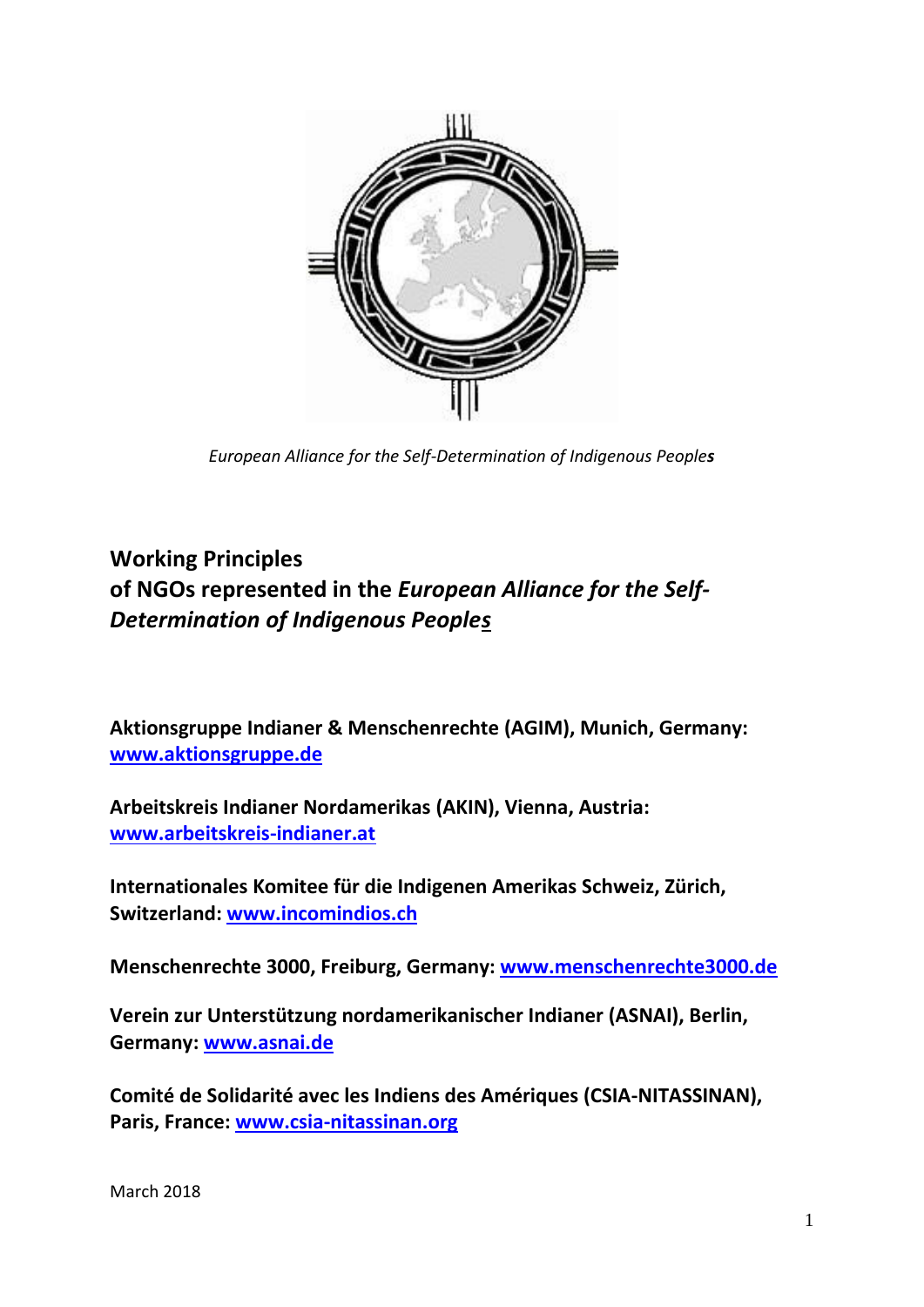## **Working Principles**

The *European Alliance* is a network of several independent European support groups. Our aim and focus is to support the rights of Indigenous Peoples of North America, in particular their right to self-determination.

Over hundreds of years there have always been do-gooders who believe to know what is "good" for Indigenous Peoples. We as support groups are definitely no do-gooders!

Our work is based on the following principles:

- We are dedicated to promoting the human rights of Indigenous Peoples. Through political engagement we are trying to fundamentally change and improve the legal and political situation of Indigenous Peoples.
- We support the rights and issues of Indigenous Peoples, not indigenous individuals; and also, we are no welfare, charity or fundraising organisations.
- This support includes informing and educating the general public in Europe about the present living conditions and the violations of the rights of Indigenous Peoples.
- We reject any sell-outs of land rights and culture. We strictly oppose and condemn any commercialization of Indigenous Peoples' cultural heritage, in particular the esoteric exploitation of Indigenous Peoples' spirituality. We understand indigenous spiritual beliefs to be an exclusive expression of indigenous societies' cultures, traditions and value systems. Hence, we don't want to have anything to do with wannabes or new-agers.
- Campaigns are only undertaken in coordination with and by request of indigenous organisations or nations to whom we are in direct contact with.
- Based on our principles, our capacities determine the issues we are able to support. At any rate, we never interfere with internal issues of Indigenous Peoples.
- We see ourselves as facilitators for setting the stage for Indigenous Peoples without putting ourselves in the foreground.
- Our work is built upon on a rights-based rather than on a short-term project-based approach.
- Our work is of political nature; we are primarily activists, not anthropologists.
- Although it is not our main focus, we are interested in cultural events with indigenous artists and organise concerts, readings and film festivals. We are aware that cultural events serve to carry political messages. In our understanding, contemporary native arts – music, literature and films – are an essential aspect of exercising the right to cultural selfdetermination.